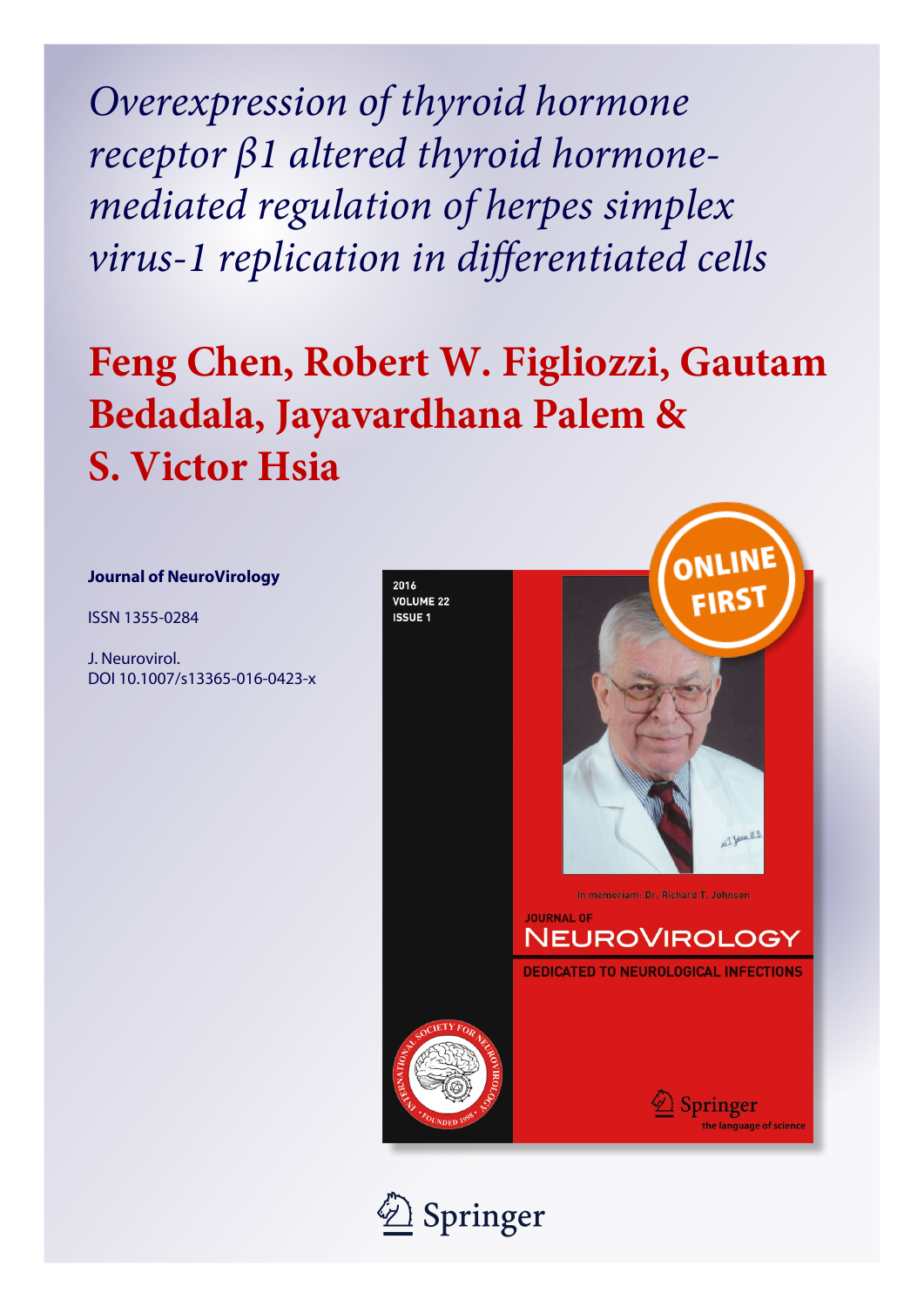**Your article is protected by copyright and all rights are held exclusively by Journal of NeuroVirology, Inc.. This e-offprint is for personal use only and shall not be selfarchived in electronic repositories. If you wish to self-archive your article, please use the accepted manuscript version for posting on your own website. You may further deposit the accepted manuscript version in any repository, provided it is only made publicly available 12 months after official publication or later and provided acknowledgement is given to the original source of publication and a link is inserted to the published article on Springer's website. The link must be accompanied by the following text: "The final publication is available at link.springer.com".**

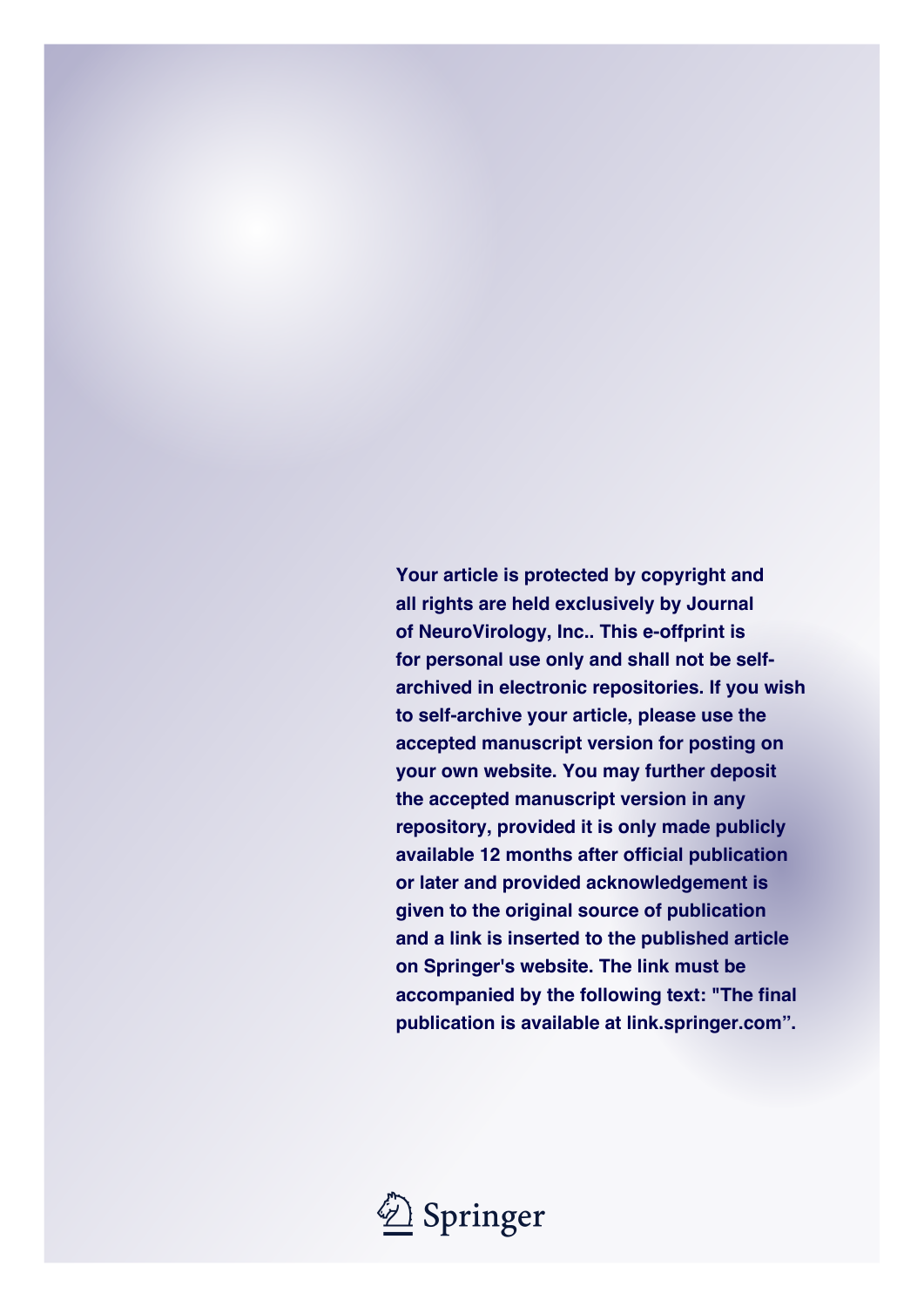

## Overexpression of thyroid hormone receptor β1 altered thyroid hormone-mediated regulation of herpes simplex virus-1 replication in differentiated cells

Feng Chen<sup>1</sup> • Robert W. Figliozzi<sup>1,2</sup> • Gautam Bedadala<sup>1,3</sup> • Jayavardhana Palem<sup>3</sup> • S. Victor  $H$ sia $^{1,2}$ 

Received: 1 October 2015 /Revised: 22 December 2015 /Accepted: 12 January 2016  $\odot$  Journal of NeuroVirology, Inc. 2016

**Abstract** Thyroid hormone  $(T_3)$  has been suggested to play a role in herpes simplex virus 1 (HSV-1) replication. It was previously reported that HSV-1 replication was suppressed by  $T_3$  in mouse neuroblastoma cells overexpressing thyroid hormone receptor β1 (TRβ1). Using a human neuroendocrine cells LNCaP differentiated by androgen deprivation, HSV-1 replication was active but decreased by  $T_3$  at very low moi, probably due to low copy of TRβ1. In this study, a recombinant HSV-1 was constructed expressing TRβ1 (HSV-1/TRβ1). Infection of Vero cells (very little TRβ1 expression) with HSV-1/TR $\beta$ 1 exhibited increased replication in the presence of  $T_3$  compared to the counterpart without TR $\beta$ 1 overexpression. Interestingly, HSV-1/TRβ1 infection of differentiated LNCaP cells showed strong suppression of viral replication by  $T_3$  and the removal of hormone did not fully reversed the suppression as was observed in parent virus. Quantitative analyses indicated that ICP0 expression was blocked using HSV-1/TR $\beta$ 1 for infection during T<sub>3</sub> washout, suggesting that overexpression of  $TR\beta1$  is likely to delay its inhibitory effect on viral gene expression. Together these results emphasized the importance of  $TR\beta1$  in the regulation of

 $\boxtimes$  S. Victor Hsia vhsia@umes.edu HSV-1 replication in differentiated environment with neuronal phenotype.

Keywords Herpes simplex virus  $\cdot$  Thyroid hormone  $\cdot$ Differentiation . Neurons . Plaque assay . Thyroid hormone receptor beta 1

#### Abbreviations

| $HSV-1$        | Herpes simplex virus type-1            |
|----------------|----------------------------------------|
| T <sub>3</sub> | Thyroid hormone                        |
| qPCR           | Quantitative polymerase chain reaction |
| qRT-PCR        | Quantitative reverse transcription     |
|                | polymerase chain reaction              |
| moi            | Multiplicity of infection              |
| <b>GFP</b>     | Green fluorescent protein              |
| <b>DAPI</b>    | 4',6-Diamidino-2-phenylindole          |
| <b>PPIA</b>    | Peptidylprolyl isomerase A             |
| dpi            | Days post infection                    |
| <b>CHX</b>     | Cycloheximide                          |
| $TR\beta1$     | Thyroid hormone receptor beta 1        |
| <b>TRE</b>     | Thyroid hormone receptor element       |
| ACV            | Acyclovir                              |

#### Introduction

Herpes simplex virus 1 (HSV-1) affected millions of people worldwide by causing various degrees of complications from mild fever blister to severe keratitis and encephalitis (Knipe and Howley [2013\)](#page-9-0). Like many other herpesviruses, it may establish latency in patients and leans to maintain a quiescent state of infection in the sensory neurons of trigeminal ganglia (TG) (Knipe and Howley [2013\)](#page-9-0). However, it is still not clear how the virus initiated and maintained the quiescent state in

<sup>&</sup>lt;sup>1</sup> Department of Pharmaceutical Sciences, School of Pharmacy and Health Professions, University of Maryland Eastern Shore, Princess Anne, MD, USA

<sup>2</sup> Department of Natural Sciences, School of Agriculture and Natural Sciences, University of Maryland Eastern Shore, Princess Anne, MD, USA

<sup>&</sup>lt;sup>3</sup> Department of Basic Pharmaceutical Sciences, College of Pharmacy, University of Louisiana Monroe, Monroe, LA, USA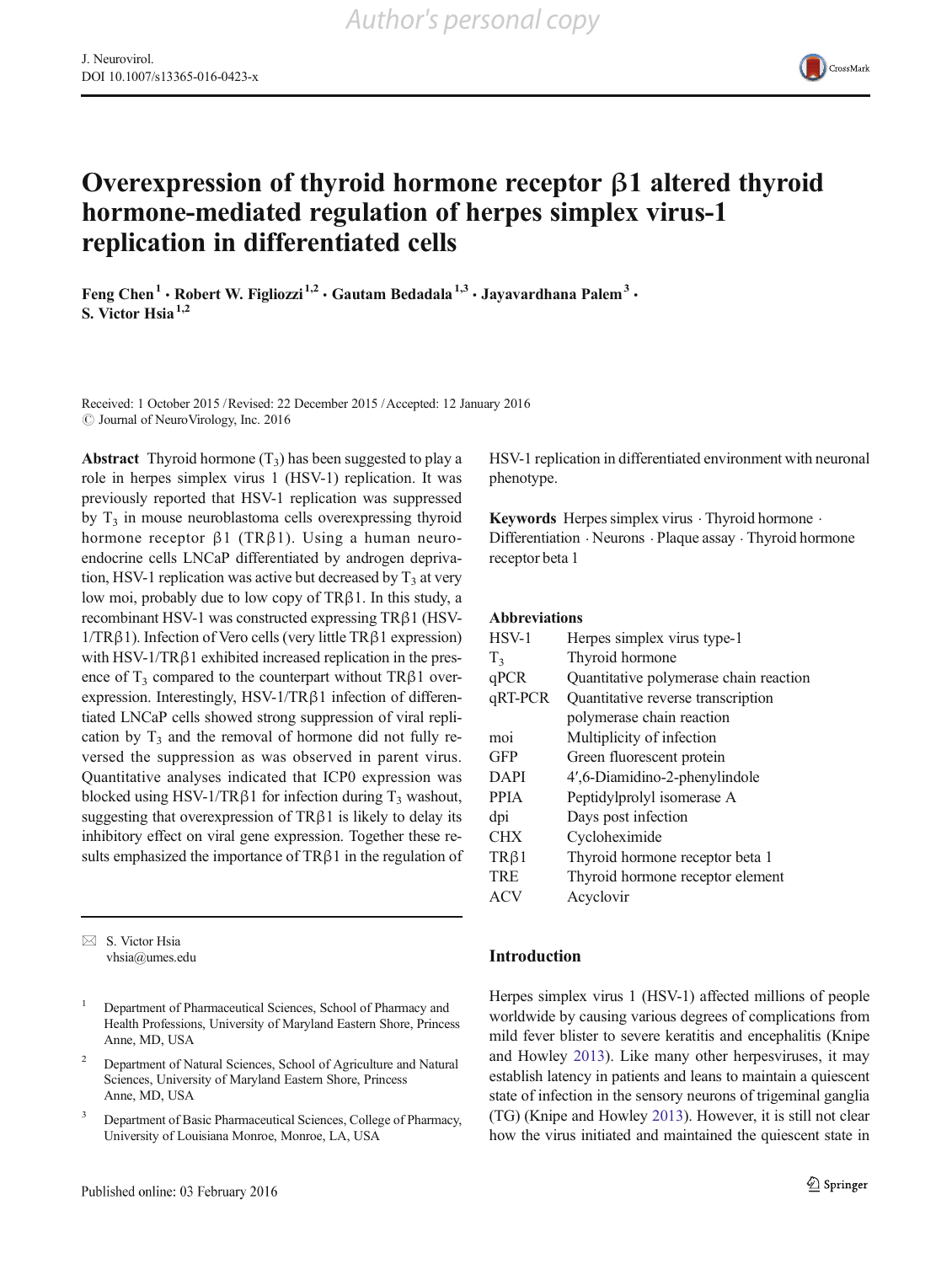*Author's personal copy*

<span id="page-3-0"></span>neurons. A number of mechanisms have been suggested to participate in this complex process such as immune response alteration (Bystricka and Russ [2005;](#page-9-0) Koelle and Corey [2008\)](#page-9-0), virus-mediated anti-apoptosis (Bloom [2004](#page-9-0); Branco and Fraser [2005](#page-9-0); Carpenter et al. [2007](#page-9-0); Peng et al. [2004](#page-10-0); Perng et al. [2000](#page-10-0)), microRNAs-triggered gene silencing (Cui et al. [2006;](#page-9-0) Umbach et al. [2008\)](#page-10-0), tissue-specific neuronal suppression (Block et al. [1994](#page-9-0); Moxley et al. [2002](#page-10-0); Su et al. [2000;](#page-10-0) Su et al. [2002\)](#page-10-0), repressive chromatin (Amelio et al. [2006](#page-9-0); Bedadala et al. [2007](#page-9-0); Chen et al. [2007](#page-9-0); Kubat et al. [2004a](#page-9-0); Kubat et al. [2004b;](#page-9-0) Pinnoji et al. [2007;](#page-10-0) Knipe and Cliffe [2008](#page-9-0)), and hormonal abnormality (Garza and Hill [1997](#page-9-0); Hardwicke and Schaffer [1997](#page-9-0); Marquart et al. [2003](#page-10-0); Noisakran et al. [1998\)](#page-10-0).

Thyroid hormonal  $(T_3)$  fluctuation was recently proposed to play a role in regulating HSV-1 replication in neurons (Ajavon et al. [2015;](#page-9-0) Hsia et al. [2011](#page-9-0); Hsia and Hsia [2014](#page-9-0); Varedi et al. [2014\)](#page-10-0). It exerts its physiological and biological functions primarily through its nuclear receptor thyroid hormone receptor (TR) (Yen [2001\)](#page-10-0). There are at least two isoforms, TR $\alpha$  and TR $\beta$ , encoded on human chromosomes 17 and 3, respectively (Lazar [1993](#page-9-0)), and they are ubiquitously expressed with different distribution (Hodin et al. [1990\)](#page-9-0). In general, TRα mRNA has highest expression in skeletal muscle and brown fat, whereas TRβ mRNA has highest expression in the brain, liver, and kidney (Yen [2001](#page-10-0)). There are two TRβ proteins, designated as TRβ1 and TRβ2, and they are coded by two promoters (Lazar [1993;](#page-9-0) Hodin et al. [1989](#page-9-0)). The majority of amino acid sequences such as the DNA binding domain (DBD), hinge region, and ligand binding domains (LBDs) of these two isoforms are identical; nonetheless, the regions of amino-termini exhibit no homology (Yen [2001\)](#page-10-0). Both isoforms are genuine nuclear receptors as they bind their DNA target TREs and hormone with high affinity and thus initiate T<sub>3</sub>-dependent transcription regulation. TRβ1 has mRNA expression profile in the brain, liver, and kidney. TRβ2 protein, however, demonstrated tissue-specific expression in other parts of the brain, for example, the anterior pituitary gland, specific areas of the hypothalamus, as well as the developing brain and inner ear (Yen [2001\)](#page-10-0).

It was shown that viral replication in mouse neuro-2a cells overexpressing TRβ1 (Lebel et al. [1994\)](#page-10-0) was down-regulated by  $T_3$ , suggesting an important role of TR $\beta$ 1 in this novel regulation (Bedadala et al. [2010;](#page-9-0) Hsia et al. [2010](#page-9-0)). The expression of TRβ1 in epithelial cells such as Vero is quite low and showed no regulatory effect on HSV-1 replication (Figliozzi et al. [2014\)](#page-9-0). TRβ1 was present in TG neurons but the concentration is undetermined (Glauser and Barakat Walter [1997](#page-9-0)). Using differentiated human neuroendocrine cells LNCaP as a model for  $T_3$ -mediated HSV-1 regulation studies indicated that  $T_3/TR\beta1$  suppressed viral replication (Figliozzi et al. [2014\)](#page-9-0). However, it is our observation that human cells are very prone to HSV-1 infection compared to

mouse cells and the multiplicity of infection (moi) needs to be kept very low or the cells died after 24–48 hpi (unpublished data). It is challenging to perform molecular studies due to the low copy number of the virus within infected cells. It is also of interest to see how the viruses behave with  $TR\beta1$  over expression.

In this study, a recombinant virus HSV-1 carrying TRβ1 gene (Fig. 1a) was created to analyze the effects of TRβ1 overexpression on viral replication in epithelial cells as well as differentiated LNCaP exhibiting neuronal physiology. Our results showed that additional expression of TRβ1 exhibited different regulatory outcomes of viral replication between epithelial and differentiated LNCaP, and the presence of  $T_3$  and differentiation status were critical.

#### **Results**

#### Infection of Vero cells with HSV-1/TRβ1 (A8 virus) increased the TRβ1 expression

It was shown that Vero cells have very low  $TR\beta1$  expression (Figliozzi et al. [2014](#page-9-0)). The infection of Vero cells with A1 virus, the HSV-1 without TRβ1 transgene, did not increase the expression (Fig. 1b). However, Vero infection using TRβ1 expressing virus A8 depicted in Fig. 1a exhibited escalated



Fig. 1 Construction of recombinant HSV-1 over-expressing TRβ1 (A8). a The construction was based on the HSV-1 BAC and Cre-Lox P system described in "Materials and methods." The BAC was inserted between the HSV-1  $U_L$ 3 and  $U_L$ 4 genes, and the resulting virus retained same capacity of gene expression and replication as the wild-type virus. b Quantitative RT-PCR to measure the TRβ1 mRNA level in Vero cells infected with A1 or A8. Mock is a no infection control. The TRβ1 was normalized by cellular gene PPIA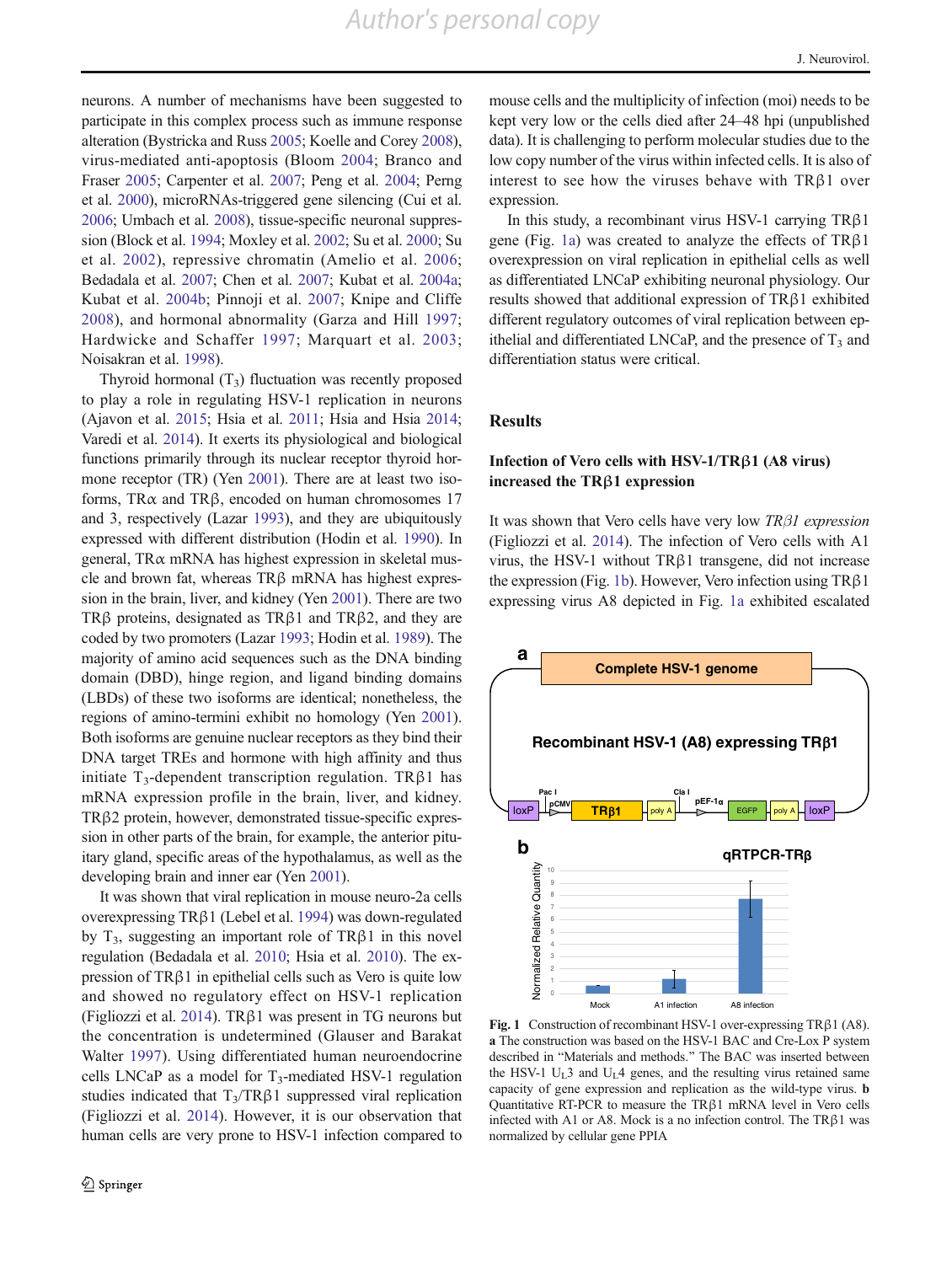<span id="page-4-0"></span>expression of TRβ1 by as many as 15-fold compared to no infection control (Fig. [1b](#page-3-0)). Effects of  $T_3$  addition on TR $\beta$ 1 expression in Vero cells were tested and showed modest increase (data not shown). To further confirm the expression of TRβ by A8, immunofluorescence analyses were performed on cells infected by A8 as well as A1 for comparison. Since both are recombinant HSV-1 constitutively expressing green fluorescent protein (GFP), infected cells can be easily detected (Fig. 2). After appropriate fixation, blocking, and incubation with TRβ antibody, the results supported the previous observation that TRβ protein (red) was co-expressed in the cells infected with A8 virus (Fig. 2). Together these results indicated that A8 virus was sufficient to produce TRβ1 during infection and augment its expression.

#### $T<sub>3</sub>$  enhanced A8 replication in Vero cells

The replication of A8 in Vero cells was first evaluated by GFP expression since this virus also included a GFP expression



Fig. 2 Immunofluorescence analyses exhibited expression of TRβ in A8-infected cells. Immunofluorescent microscopy indicated that TRβ (red) is abundant in the cells infected with A8 recombinant virus in comparison to infection of A1 as controls, which showed weak TRβ expression

cassette (Fig. [1a\)](#page-3-0). The quantitative reverse transcription polymerase chain reaction (qRT-PCR) results normalized by host gene PPIA showed that  $T_3$  at 50 nM had greatest effect to increase GFP transcription by at least 3-fold comparing to no hormone treatment (Fig. [3a\)](#page-5-0). This increase was abolished while the de novo protein syntheses were blocked (Fig. [3b\)](#page-5-0). Similar infections were performed using acyclovir (ACV) to block viral replication and the results indicated that hormone-mediated GFP transcript increase was reversed, suggesting that GFP transcription increase was not created by direct  $T_3$ , but due to increase of viral replication (Fig. [3c\)](#page-5-0). In addition, infection of A1 did not show this regulatory consequence (Figliozzi et al. [2014\)](#page-9-0), indicating this  $T_3$ -mediated replication increase resulted from the presence of  $TR\beta1$ .

#### $T<sub>3</sub>$  increased the release of infectious A8 in Vero cells

The analyses of A8 replication during Vero infection were further investigated by automated high throughput fluorescent imaging. It showed that upon A8 infection the presence of  $T_3$  slightly increased the viral replication measured by the number of fluorescent cells at 24 hpi and replication inhibitor acyclovir (ACV) treatment eliminated this increase (Fig. [4\)](#page-5-0). Collectively, these results indicated that  $T_3$  enhanced the viral replication in Vero cells while the TRβ1 was present.

#### TRβ overexpression in differentiated cells has suppressive effect of viral replication and infectious virus release during  $T_3$  washout

The outcomes of  $T_3$  and its subtraction on viral replication in resting cells similar to neurons were addressed by infecting differentiated LNCaP cells (Materials and Methods, "T<sub>3</sub> removal assays"). Fluorescent microscopy showed that cells infected with A8 incubated with  $T_3$ exhibited normal healthy morphology (Fig. [5](#page-6-0)). Time course experiments indicated that at 3 days postinfection (3 dpi) the infectious virus release between A1 and A8 were similar while both cell cultures were still under  $T_3$  influence (Fig. [5\)](#page-6-0). Hormone washout was performed right after 3 dpi and it can be seen that the release of A1 virus started to rise at 4 dpi and reached 6497 pfu/ ml at 5 dpi (Fig. [5,](#page-6-0) red line). The release of A8 infectious virus, however, exhibited only slight increase at 4 dpi upon  $T_3$  washout and eventually achieved 1725 pfu/ml, approximately 74 % decrease in comparison to A1 release at 5 dpi (Fig. [5,](#page-6-0) blue line). Both A1 and A8 remained relatively quiescent while  $T<sub>3</sub>$  was in place throughout the experiment. Nonetheless at 5 dpi, the modest infectious virus release of A1 was 1047 pfu/ml, a 2-fold increase compared to A8 at 534 pfu/ml (Fig. [5,](#page-6-0)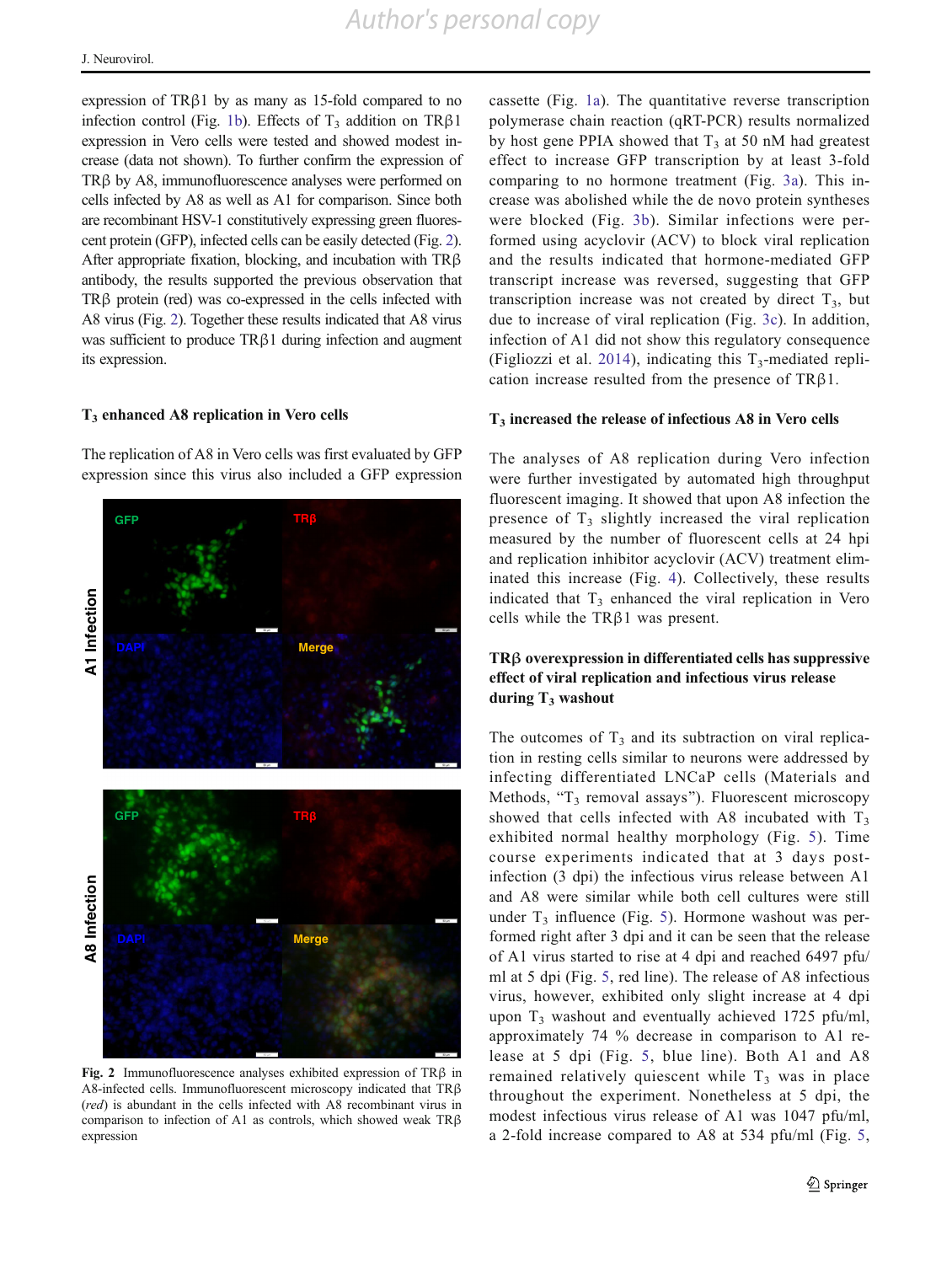*Author's personal copy*

<span id="page-5-0"></span>

**A8 Infection + ACV (100 µM)**

Fig. 3 Evaluation of  $T_3$  effects on viral replication in Vero cells by qRT-PCR. a Vero cells were infected by A8 at moi of 1 with different concentration of  $T_3$  (10, 50, and 100 nM) and the total RNA was isolated at 22 hpi followed by qRT-PCR using GFP primers. Cellular gene PPIA was measured as internal control and the results were presented as relative quantity normalized by host gene PPIA. b The same experiments were repeated in the presence of CHX (100 μg/ml) to inhibit the influence of viral gene products and viral replication. c Additional approach using ACV (100 μM) to block viral replication strengthened the hypothesis that hormone increased the viral replication in Vero cells in the presence of TR

green and orange lines). Together, these results demonstrated that overexpression of TRβ1 participated in a



Fig. 4 Examination of  $T_3$  effects on viral replication in Vero cells by plaque assays. The viral replication was evaluated by measuring the number of fluorescent cells at 24 hpi. Vero cells were infected by A8 with T<sub>3</sub> concentration of 100 nM. ACV at concentration of 100 μM was added to block the replication as a control

mechanism that impaired the viral replication in the presence of  $T_3$ .

#### TRβ overexpression increased LAT transcription but abolished the ICP0 reactivation upon  $T_3$  washout

The observation of sustained repression of A8 replication prompted us to examine its gene expression status. Previously we identified positive TREs located within LAT regulatory sequences and results showed that  $T_3$  bound to these TREs, increased LAT transcription, and decreased ICP0 transcription in plasmids containing LAT region transfected into differentiated neuronal cells (Bedadala et al. [2010\)](#page-9-0). This novel regulation of LAT was not observed during infection and it may be due to influence of transactivation from other viral proteins. It is also possible that LAT TREs are weakly bound by  $TR\beta1$ , and the over-expression would help if this is the case. This hypothesis was tested in A8 infection and the results demonstrated that overexpression was sufficient to show decrease of LAT transcription upon hormonal washout (Fig. [6a](#page-7-0)), perhaps due to stronger TRβ1 occupancy at the LAT TRE causing the release of co-activator and recruitment of co-repressor in the absence of  $T_3$ .

The transcription regulation of ICP0, one of the important IE genes during viral reactivation, was analyzed by qRT-PCR at 5 dpi. In A1 infection ICP0 transcription was increased upon washout of  $T_3$ , suggesting that the lift of  $T_3$ -mediated barrier stimulated viral replication perhaps from the effects of ICP0 (Fig. [6b](#page-7-0)). In contrast, ICP0 expression triggered by hormonal washout in A1 was not observed in A8 infection (Fig. [6b\)](#page-7-0). These results suggested that overexpression of TRβ1, at least in part, exerted its inhibitory effects on replication via repression of ICP0.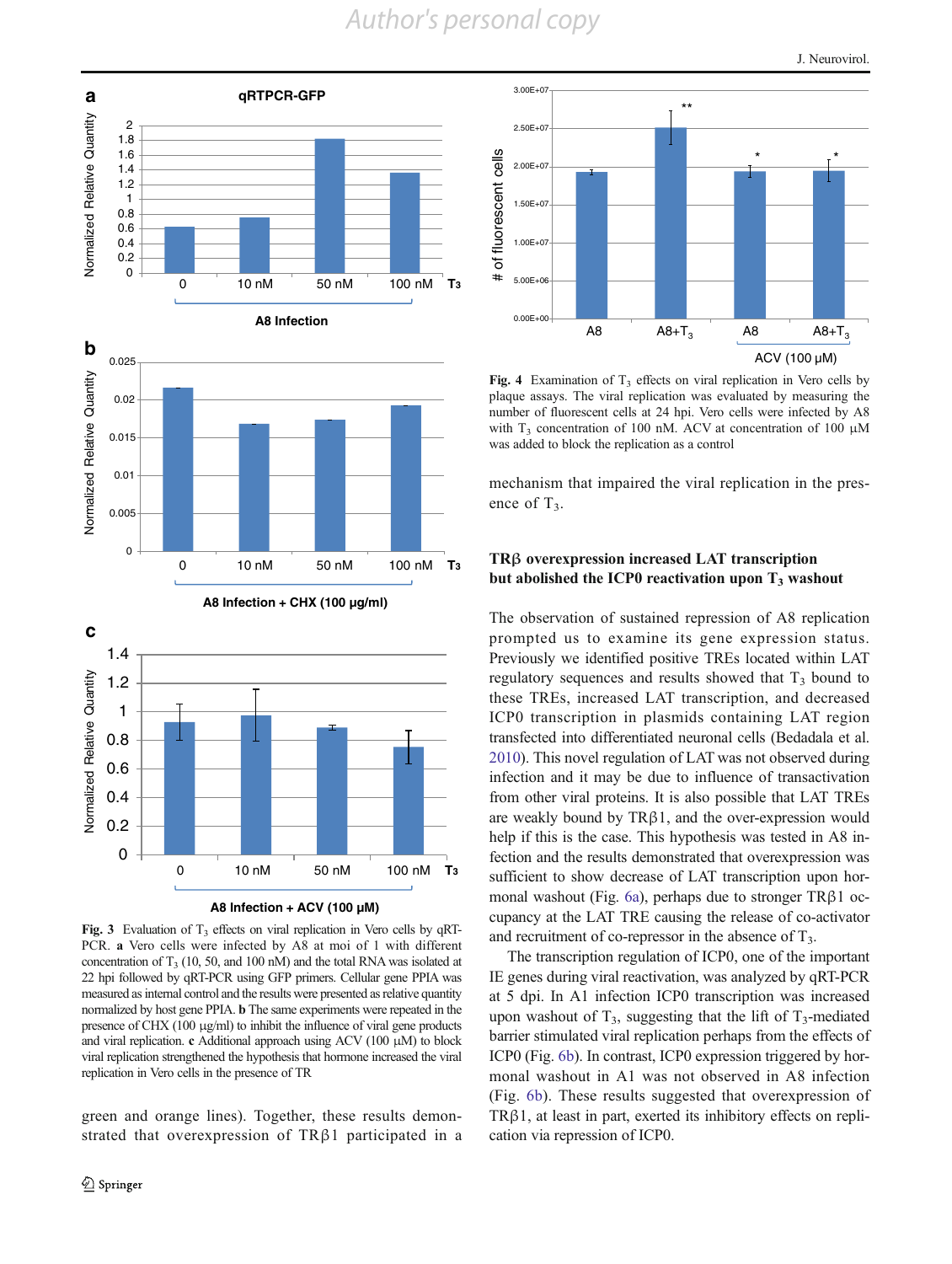<span id="page-6-0"></span>

Fig. 5 Assessment of hormone washout effects on viral replication via time course. Differentiated cells were infected and media supernatants were collected every day for plaque assays. Bright field and fluorescent microscopy, taken at 5 dpi, showed that A8-infected cells maintained healthy morphology. All supernatants were collected at 2, 3, 4, and 5 dpi followed by plaque assays and statistical analyses by ANOVA. The changes in viral release between 2 and 3 dpi are negligible, and no significant differences were observed among all treatments. At 4 dpi, the

Discussion

In this study, we attempted to have TRβ1 overexpression in target cells using recombinant virus A8 carrying this gene to investigate the regulatory effects of  $T<sub>3</sub>$  on HSV-1 expression/ replication. This recombinant virus appeared to have several intriguing differences comparing to its counterpart. First of all, it is not clear why  $T_3$  increased viral replication in Vero cells, yet produced suppressive effects in differentiated LNCaP cells when the  $TR\beta1$  is present. Vero cell is known to have low TRβ1 level and it seemed that un-differentiation status of the cells with  $T_3$  generated a condition in favor of viral replication. Gene expression profile studies will provide more information in light of this novel regulation. On the other hand, it is not understood why  $T_3/TRβ1$  can produce this repression in differentiated cells. Epigenetic regulation may play a role in this differentiation-related suppression. It is likely that a combination of differentiation,  $T_3$ , and TR exert a novel suppressive mechanism repressing viral gene expression and replication, supported by the finding that HSV-1 thymidine kinase (TK) gene was repressed by  $T_3$ , and TR only in differentiated neuronal cells (Hsia et al. [2010](#page-9-0); Figliozzi et al. [2014](#page-9-0)). Moreover, our preliminary pathway analyses showed that several key components of PI3K pathway were up-regulated only in the differentiated LNCaP with  $T_3$ . These results may provide interpretation of how  $T_3$  interact with this differentiated environment to trigger HSV-1 gene repression using novel non-genomic mechanisms.

Next, in the presence of  $T_3$ , A8 has a more quiescent state of infection than A1 in differentiated LNCaP even at higher

viral release of washout samples started to rise significantly in comparison to hormone treated ones, which showed no significant increase. At 5 dpi, viral release from all samples showed significant increase (symbolized as *double asterisks*) except  $T_3$ -treated A8-infected culture (orange line), which still maintained no significant increase (denoted as single asterisk). The RNA samples from infected cells at 5 dpi were purified for subsequent experiments described in Fig. [6](#page-7-0)

moi and hormonal washout failed to relieve this  $T_3$ -mediated repression. It is likely due to the amount of  $TR\beta1$ in differentiated cells. Based on our hypothesis, we suggest that  $TR\beta1$  is a limiting factor participating in the HSV latency. TR is not abundant in human. In comparison to other nuclear receptor, TR appeared to have very low level although it produced very important physiological functions throughout the body. For example, approximately 3000–5000 TR molecules per cell were estimated to be expressed in murine liver tissue (Oppenheimer and Schwartz [1997\)](#page-10-0) in contrast to the fact that 460,000 GR molecules were present per cell in the liver (Wrange et al. [1979\)](#page-10-0). RNA-seq data further showed that the TR binding sequence exhibited relative low frequency, reflecting the low abundance of this receptor in tissues (Grontved et al. [2015\)](#page-9-0). The amount of TR $\beta$ 1 in TG neurons is not known but assumed to be quite low in comparison to other tissues (Oppenheimer and Schwartz [1997\)](#page-10-0). Perhaps the TRβ1 overexpression altered the host cell gene expression profile or exhibited increased occupancy to HSV-1 genome. It is thus of interest to analyze this novel regulation when the nuclear receptor is sufficient.

It is important to keep in mind that this differentiated LNCaP cell culture platform serves as a good tool to study the roles of  $T_3/TR\beta1$  in the regulation of HSV-1 gene expression as well as replication in a differentiated state with similarity to the neuronal environment. We have not established an absolutely quiescent state of infection resembling the latency but certainly can learn its potential roles in that regard. Our observation further suggested that cultured neuronal cells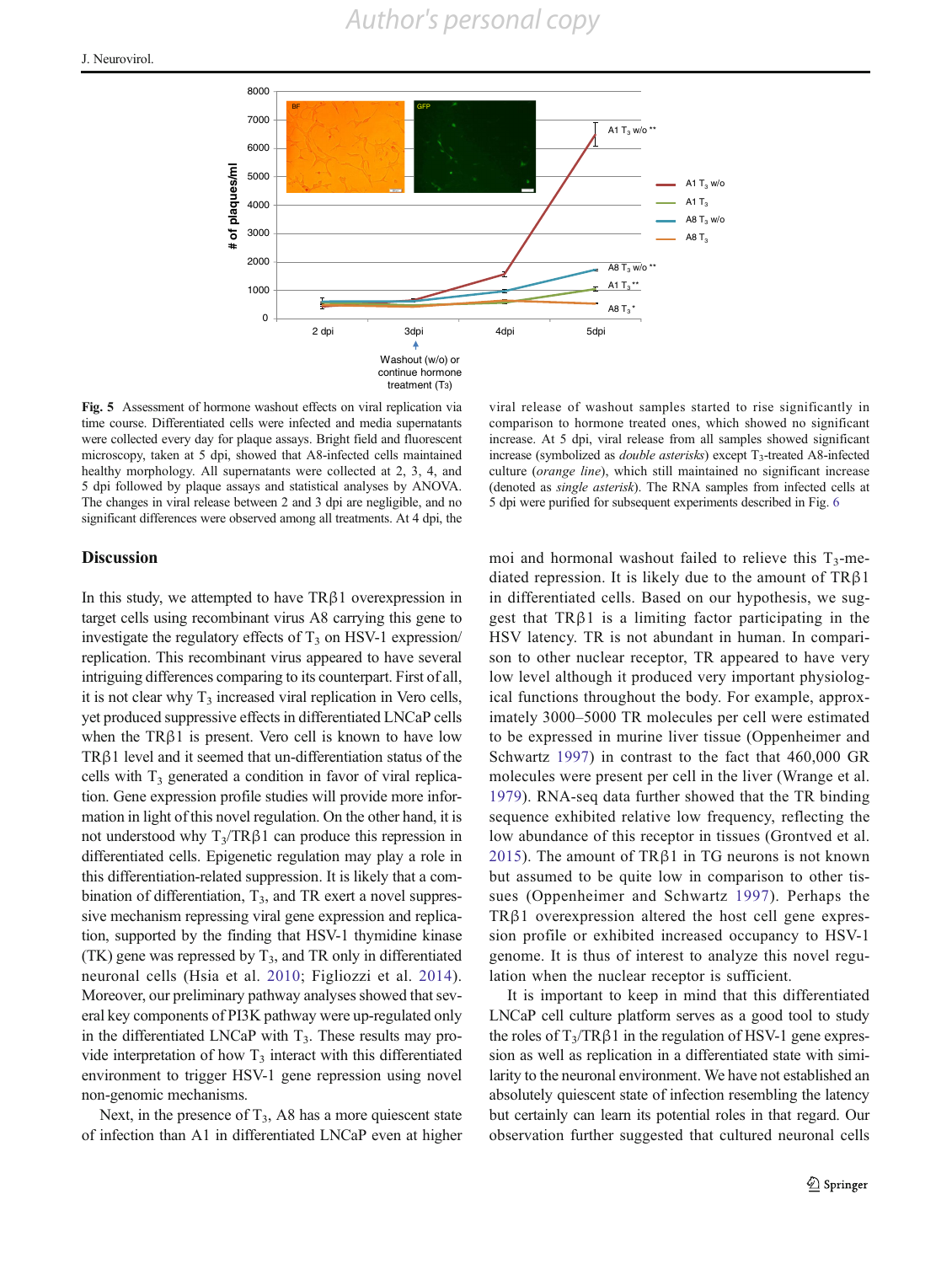<span id="page-7-0"></span>

Fig. 6 Effect of  $T_3$  washout on HSV-1 LAT and ICP0 transcription in the presence or absence of TRβ1 over-expression. a The regulatory effect of  $T<sub>3</sub>$  removal and TRβ1 over-expression on LAT transcription was also evaluated by qRT-PCR. GFP level was analyzed as infection control. b Total RNA isolated from Fig. [5](#page-6-0) was subjected to qRT-PCR to analyze ICP0 transcription upon hormone washout. GFP expression was evaluated as infection control

were vulnerable to HSV-1 infection and multiple copies were detrimental to the cells. It is probably due to the fact that the cells were infected through direct contact. Various studies suggested that following ocular scarification, HSV-1 productive infection in TG neurons can be detected as early as 2 to 3 days but disappeared at 7 dpi within the infected ganglia (Yang et al. [2000](#page-10-0)). After the latency establishment, less than 5 % of TG neurons were considered latently infected based on the measurement of LAT as determined by different methods (Yang et al. [2000;](#page-10-0) Mehta et al. [1995\)](#page-10-0). As for the number of viral genome copies in single neurons, it is suggested to have a wide range of distribution. Among all HSV genome positive neurons studied, about 40 % of the neurons have 5 to 10 copies and 30 % have 10 to 20 copies (Wang et al. [2005\)](#page-10-0). This discussion may provide explanation why A8 virus was resistant to reactivation since more TRβ1 was introduced to

the infected cells conferring suppressive effect. In addition, infection via two-chamber system would be helpful to achieve the higher copies of infection.

Another important finding of this study is that during A8 infection the hormone washout did not de-repress the ICP0 expression as we observed in A1 and on the contrary diminished the viral replication. Prior investigation indicated that ICP0 promoter did not have TREs and was not directly regulated by  $T_3/TR\beta1$ , and further studies revealed that liganded TRβ1 promoted the recruitment of chromatin insulator CTCF to the LAT CCCTC/TRE and repressed ICP0 transcription by adding repressive chromatin (Bedadala et al. [2010](#page-9-0)). Our unpublished data showed that CTCF recruitment to the LAT TRE of A8 was increased in the presence of  $T<sub>3</sub>$  compared to A1 but washout released it efficiently. It is likely other mechanisms were involved to contribute to this novel regulation.

In conclusion, our results demonstrated that TRβ1 was successfully overexpressed by the recombinant virus A8 and the  $T_3/TR\beta1$  appeared to promote viral replication within the first 24 h in undifferentiated Vero cells. This is an opposite observation in differentiated cells with neuronal phenotype as we previously showed that  $T_3/TR\beta1$  repressed viral replication (Bedadala et al. [2010](#page-9-0); Hsia et al. [2010;](#page-9-0) Figliozzi et al. [2014\)](#page-9-0). Overexpression of TRβ1 rendered the infected cells suppressive to viruses and more resistant to viral reactivation upon  $T_3$  removal. These results supported our hypothesis that  $T_3$  and its nuclear receptor TR $\beta$ 1 exerted regulatory effects on HSV-1 gene expression/replication and differentiation status was required in modulating this process.

#### Materials and methods

#### Cells, culture conditions, viruses, and infection

Vero cell (ATCC Cat#: CCL-81) culture was supplemented with 10 % FBS and grown in DMEM. Cells were maintained at 5 %  $CO<sub>2</sub>$  and 37 °C in a cell culture incubator. Human prostate cancer cell line LNCaP was purchased from ATCC (Cat#: CRL-1740) and maintained in RPMI-1640 supplemented with 10 % FBS. Control virus HSV-1 expressing GFP was used for infection and comparison (Hsia et al. [2010;](#page-9-0) Foster et al. [1998](#page-9-0); Bedadala et al. [2014](#page-9-0)). This virus was given a name of A1 throughout the study. The protocol of infection was described previously (Bedadala et al. [2010;](#page-9-0) Hsia et al. [2010;](#page-9-0) Figliozzi et al. [2014\)](#page-9-0).

#### Construction of recombinant HSV-1 expression TRβ1

The strategy was to insert  $TR\beta1$  within the viral genome by replacing the BAC sequences using the Cre recombinase. The methodology was previously described (Bedadala et al. [2014\)](#page-9-0). In short, the BAC plasmid was introduced into the HSV-1  $U_L$ 3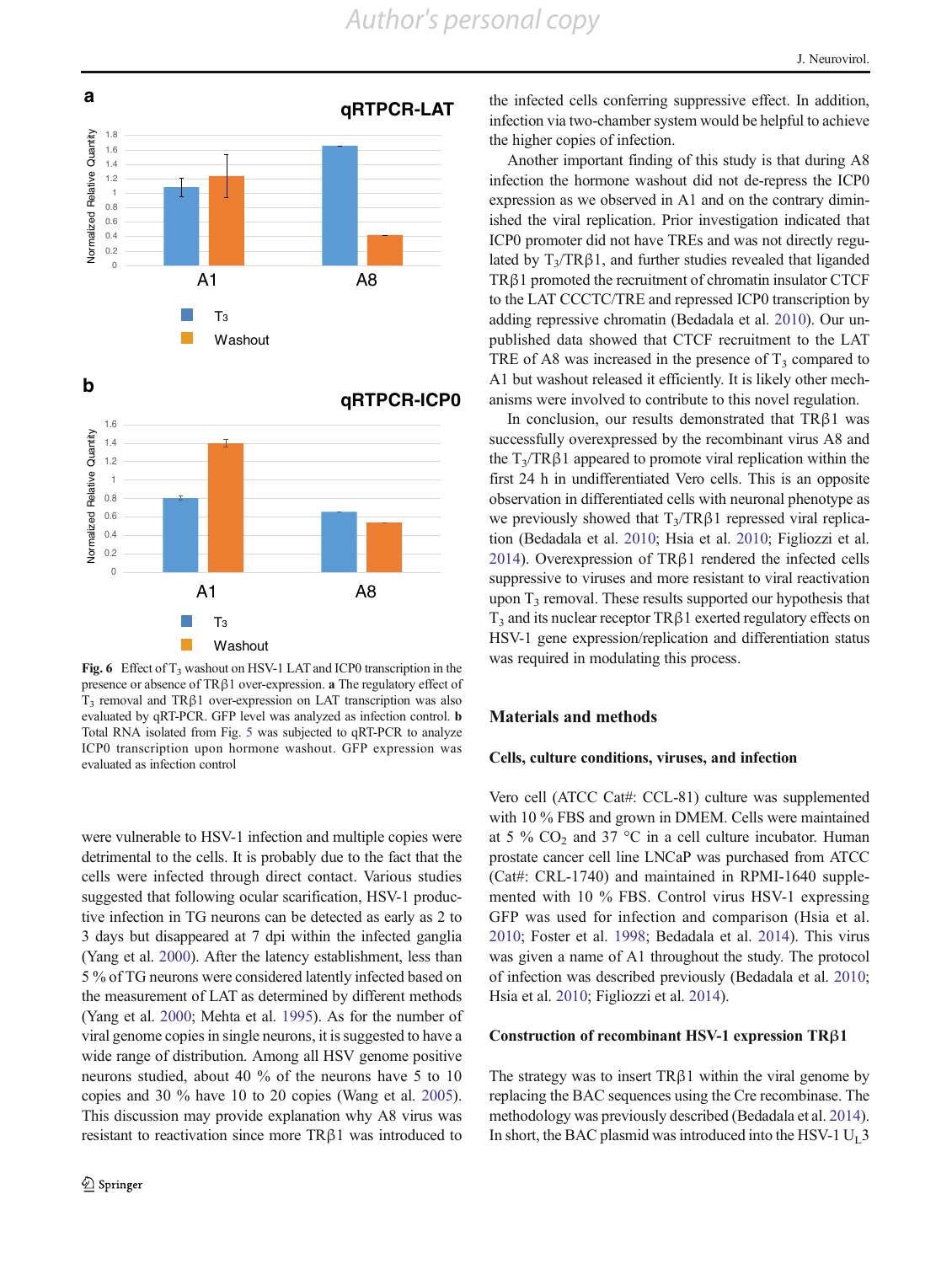and  $U<sub>I</sub>$  4 genes during the original construction of pYEbac102 infectious clone that contains the HSV-1 (F) genome. The Cre recombinase was provided by recombinant adenovirus AxCANCre and was used to excise the BAC sequences from the viral genome. To facilitate insertion of TRβ1, a gene cassette was constructed that contained Pac I and ClaI for cloning the TR $\beta$ 1 gene flanked by Lox P sites. In this construct, TR $\beta$ 1 was expressed by HCMV immediate early promoter followed by another gene cassette expressing GFP under the control of the elongation factor  $1\alpha$  (EF-1  $\alpha$ ) promoter. This resulting virus was given a name of A8. A schematic representation of the construction is shown in Fig. [2.](#page-4-0) The titers of A1 and A8 were determined by infections of serial diluted viral stocks followed by a high throughput quantitative fluorescent microscopic plate reader. This method allowed us to detect single cell infected by viruses and the titer was calculated using inverse Poisson's distribution (this method was described in a manuscript under revision). The result showed that A1 and A8 exhibited similar growth properties in Vero cells.

#### Neuroendocrine differentiation (NED) induction

For differentiation, cells were plated onto culture dishes at a density of  $4 \times 10^3$  cells per cm<sup>2</sup> of growth area. The differentiation was initiated by androgen deprivation and maintained for at least 5 days prior to further treatment. A comprehensive protocol was depicted previously (Figliozzi et al. [2014\)](#page-9-0).

#### $T<sub>3</sub>$  removal assays

It was essentially described previously (Figliozzi et al. [2014\)](#page-9-0). In short,  $T_3$ -treated cells were infected with same condition. At 48 hpi, the media of one infected cells were removed and the cells were washed with PBS and treated with  $T_3$  free differentiation media as the washout group. The other cells were treated accordingly but with hormone. At 96 hpi, the conditions of both groups were prepared for analysis of either chromatin imunooprecipitation-quantitative PCR or quantitative reverse transcription PCR.

#### Plaque assay

Cell monolayers such as Vero cells were prepared at  $2.0 \times 10^5$  cells/ml a day before the experiment in 24-well plates. Supernatant dilution collected from infected cells was prepared followed by incubation with monolayer for 48 h. The incubated monolayer was either fixed with methanol followed by staining with crystal violet and plaques were counted or counted by automated high throughput imaging described in the next paragraph. Data were analyzed in triplicates by ANOVA and differences were marked with  $p < 0.05$  if found to be statistically significant.

#### Automated high throughput fluorescent imaging

The fluorescent imaging system was performed on the Cytation 3 Cell Imaging Multi-Mode Reader from Bio-Tek (Cat#: CYT3V, Winooski, VT, USA) with Gen5™ software (Cat#: Gen5). The protocol is essentially described according to the manufacturer.

#### Fluorescent microscopy

Approximately 20,000 cells per plate were prepared on a multi-chamber slide (Cat# 354104, BD Falcon) prior to the experiment. After the infection, cells were rinsed once followed by fixation with 100 % methanol at −20 °C. Slides were then treated with 2 % normal blocking serum and incubated with fluorescent mounting medium containing DAPI. The images were detected by Olympus fluorescence microscope (IX71) coupled with an Olympus digital camera photo apparatus (DP71). Analysis was completed using Olympus DP controller software. Exposure time between treatments was equivalent among different samples.

#### Immunofluorescence analyses (IFA)

The protocol of IFA was described in detail previously (Chen et al. [2014](#page-9-0)). In short, target cells were plated approximately 20,000 cells/well on a multi-chamber slide (Cat# 354104 BD Falcon). These cells were infected accordingly and washed once with 2 ml PBS for 5 min followed by fixation with 100 % methanol at −20 °C. These slides were incubated with 2 % blocking serum followed by addition of primary antibody overnight at 4 °C. Fluorescent conjugated secondary antibody (Invitrogen cat#A21424) was added at RT for 1 h. Finally, the fluorescent mounting media containing DAPI was added for microscopic detection. The detections (EGFP, red fluorescence, and DAPI) were recorded using Olympus fluorescence microscope IX71 connected with a digital camera photo apparatus DP71.

#### q-RTPCR

Quantitative analyses of gene expression were performed by qRT-PCR using myiQ SYBR green supermix and iScript One-Step RT-PCR kits (BIO-RAD). Experiments were performed in triplicate with one set of primers per reaction. The primer sequences for RTPCR are as follows: PPIA: 5′-AGC ATA CGG GTC CTG GCA TCT-3′ and 5′-CAT GCT TGC CAT CCA ACC ACT CA-3 (Watson et al. [2007](#page-10-0)); ICP0: 5′-GAC GGG CAA TCA GCG GTT C-3′ and 5′- GTA GTC TGC GTC GTC CAG GT-3′; GFP: 5′-GCA GAA GAA CGG CAT CAA GGT G-3′ and 5′-TGG GTG CTC AGG TAG TGG TTG TC-3′; TRβ1: 5′-TTC CAA ACG GAG GAG AAG AA-3′ and 5′-TAG TGA TAC CCG GTG GCT TT-3′.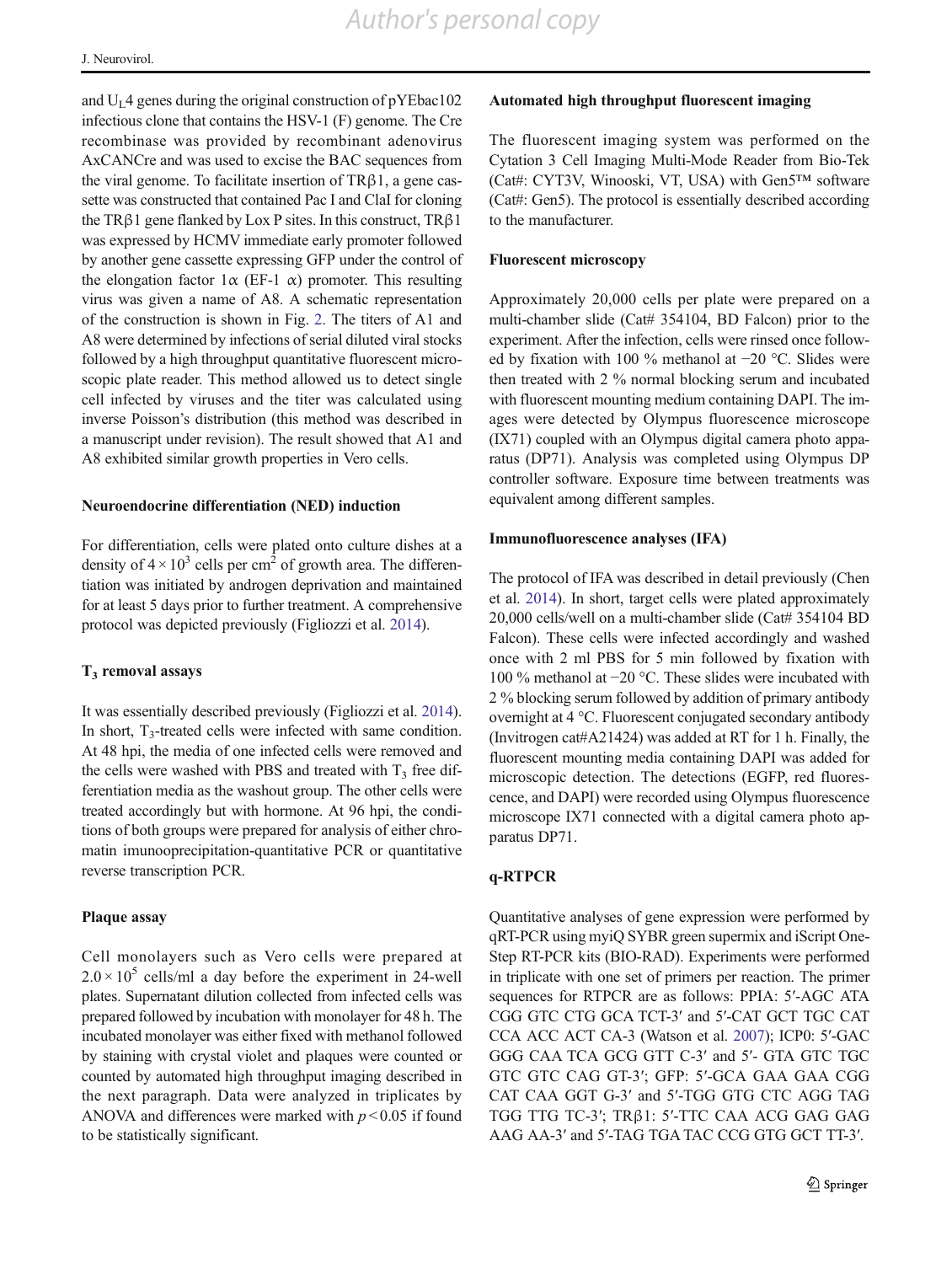<span id="page-9-0"></span>The qRT-PCR reactions were carried out at 45 °C for 10 min, 94 °C for 2 min, followed by 35 cycles of 94 °C for 15 s, 69 °C for 15 s, and 72 °C for 15 s.

The calculation of normalized gene expression was described essentially by the manufacturer. In short, the Relative Quantity (RQ) was first measured by this formula below:

$$
RQ_{\text{Gene } X} = E_{\text{Gene } X}^{C_{T(\text{Min})} - C_{T(\text{Sample})}}
$$

Where  $E =$  efficiency of primer set and  $C_T$  is the cycle of threshold. After getting the RQ of tested sample and control (same method), the normalized expression was calculated by this formula;

Normalized Expression<sub>Gene</sub>  $x = RQ<sub>Gene X</sub> / RQ<sub>Control</sub>$ 

#### Statistical analyses

All data were collected from three independent experiments and the results were represented as mean ± SD. Statistical analyses were calculated via ANOVA and a p value less than 0.05 was treated as significant with a label of \*\*. A p value larger than 0.05 was treated as not significant with a label of \*.

Acknowledgments This project is supported by R01NS081109 to SVH from NIH and the content is solely the responsibility of the authors and does not necessarily represent the official views of the NINDS/NIH. The authors appreciate the assistance of the editorial staff at UMES.

#### Compliance with ethical standards

Conflict of interest The authors declare no conflict of interest.

#### References

- Ajavon, A., et al. (2015). Influence of thyroid hormone disruption on the incidence of shingles. Epidemiol Infect 143(16):3557–3571.
- Amelio AL, McAnany PK, Bloom DC (2006) A chromatin insulator-like element in the herpes simplex virus type 1 latency-associated transcript region binds CCCTC-binding factor and displays enhancerblocking and silencing activities. J Virol 80(5):2358–68
- Bedadala GR, Pinnoji RC, Hsia SC (2007) Early growth response gene 1 (Egr-1) regulates HSV-1 ICP4 and ICP22 gene expression. Cell Res 17(5):1–10
- Bedadala GR et al (2010) Thyroid hormone controls the gene expression of HSV-1 LAT and ICP0 in neuronal cells. Cell Res 20(5):587–98
- Bedadala G et al (2014) Construction and characterization of recombinant HSV-1 expressing early growth response-1. ISRN Virol 2014
- Block T et al (1994) Long term herpes simplex virus type 1 infection of nerve growth factor-treated PC12 cells. J Gen Virol 75(Pt 9):2481–7
- Bloom DC (2004) HSV LAT and neuronal survival. Int Rev Immunol 23(1–2):187–98
- Branco FJ, Fraser NW (2005) Herpes simplex virus type 1 latencyassociated transcript expression protects trigeminal ganglion neurons from apoptosis. J Virol 79(14):9019–25
- Bystricka M, Russ G (2005) Immunity in latent herpes simplex virus infection. Acta Virol 49(3):159–67
- Carpenter D et al (2007) Stable cell lines expressing high levels of the herpes simplex virus type 1 LAT are refractory to caspase 3 activation and DNA laddering following cold shock induced apoptosis. Virology 369(1):12–8
- Chen, Q et al. (2007) CTCF-dependent chromatin boundary element exists between the LAT and ICP0 promoters in the HSV-1 genome. J Virol 81(10):5192–5201
- Chen F, et al. (2014) A novel thyroid hormone mediated regulation of HSV-1 gene expression and replication is specific to neuronal cells and associated with disruption of chromatin condensation. SOJ Pharm Pharm Sci 1(1). pii:06
- Cui C et al (2006) Prediction and identification of herpes simplex virus 1 encoded microRNAs. J Virol 80(11):5499–508
- Figliozzi RW et al (2014) Thyroid hormone-dependent epigenetic suppression of herpes simplex virus-1 gene expression and viral replication in differentiated neuroendocrine cells. J Neurol Sci 346(1–2):164–73
- Foster TP, Rybachuk GV, Kousoulas KG (1998) Expression of the enhanced green fluorescent protein by herpes simplex virus type 1 (HSV-1) as an in vitro or in vivo marker for virus entry and replication. J Virol Methods 75(2):151–60
- Garza HH Jr, Hill JM (1997) Effect of a beta-adrenergic antagonist, propranolol, on induced HSV-1 ocular recurrence in latently infected rabbits. Curr Eye Res 16(5):453–8
- Glauser L, Barakat Walter I (1997) Differential distribution of thyroid hormone receptor isoform in rat dorsal root ganglia and sciatic nerve in vivo and in vitro. J Neuroendocrinol 9(3):217–27
- Grontved L et al (2015) Transcriptional activation by the thyroid hormone receptor through ligand-dependent receptor recruitment and chromatin remodelling. Nat Commun 6:7048
- Hardwicke MA, Schaffer PA (1997) Differential effects of nerve growth factor and dexamethasone on herpes simplex virus type 1 oriL- and oriS-dependent DNA replication in PC12 cells. J Virol 71(5):3580–7
- Hodin RA et al (1989) Identification of a thyroid hormone receptor that is pituitary-specific. Science 244(4900):76–9
- Hodin RA, Lazar MA, Chin WW (1990) Differential and tissue-specific regulation of the multiple rat c-erbA messenger RNA species by thyroid hormone. J Clin Invest 85(1):101–5
- Hsia SH, Hsia SV (2014) A cohort historical analysis of the relationship between thyroid hormone malady and alpha-human herpesvirus activation. J Steroids Horm Sci 5(2):133
- Hsia SC et al (2010) Regulation of herpes simplex virus type 1 thymidine kinase gene expression by thyroid hormone receptor in cultured neuronal cells. J Neurovirol 16(1):13–24
- Hsia SC, Bedadala GR, Balish MD (2011) Effects of thyroid hormone on HSV-1 gene regulation: implications in the control of viral latency and reactivation. Cell Biosci 1(1):24
- Knipe DM, Cliffe A (2008) Chromatin control of herpes simplex virus lytic and latent infection. Nat Rev Microbiol 6(3):211–21
- Knipe DM, Howley PM (2013) Fields virology, 6th edn. Wolters Kluwer/ Lippincott Williams & Wilkins Health, Philadelphia, PA, 2 volumes
- Koelle DM, Corey L (2008) Herpes simplex: insights on pathogenesis and possible vaccines. Annu Rev Med 59:381–395
- Kubat NJ et al (2004a) The herpes simplex virus type 1 latency-associated transcript (LAT) enhancer/rcr is hyperacetylated during latency independently of LAT transcription. J Virol 78(22):12508–18
- Kubat NJ et al (2004b) Specific histone tail modification and not DNA methylation is a determinant of herpes simplex virus type 1 latent gene expression. J Virol 78(3):1139–49
- Lazar MA (1993) Thyroid hormone receptors: multiple forms, multiple possibilities. Endocr Rev 14(2):184–93